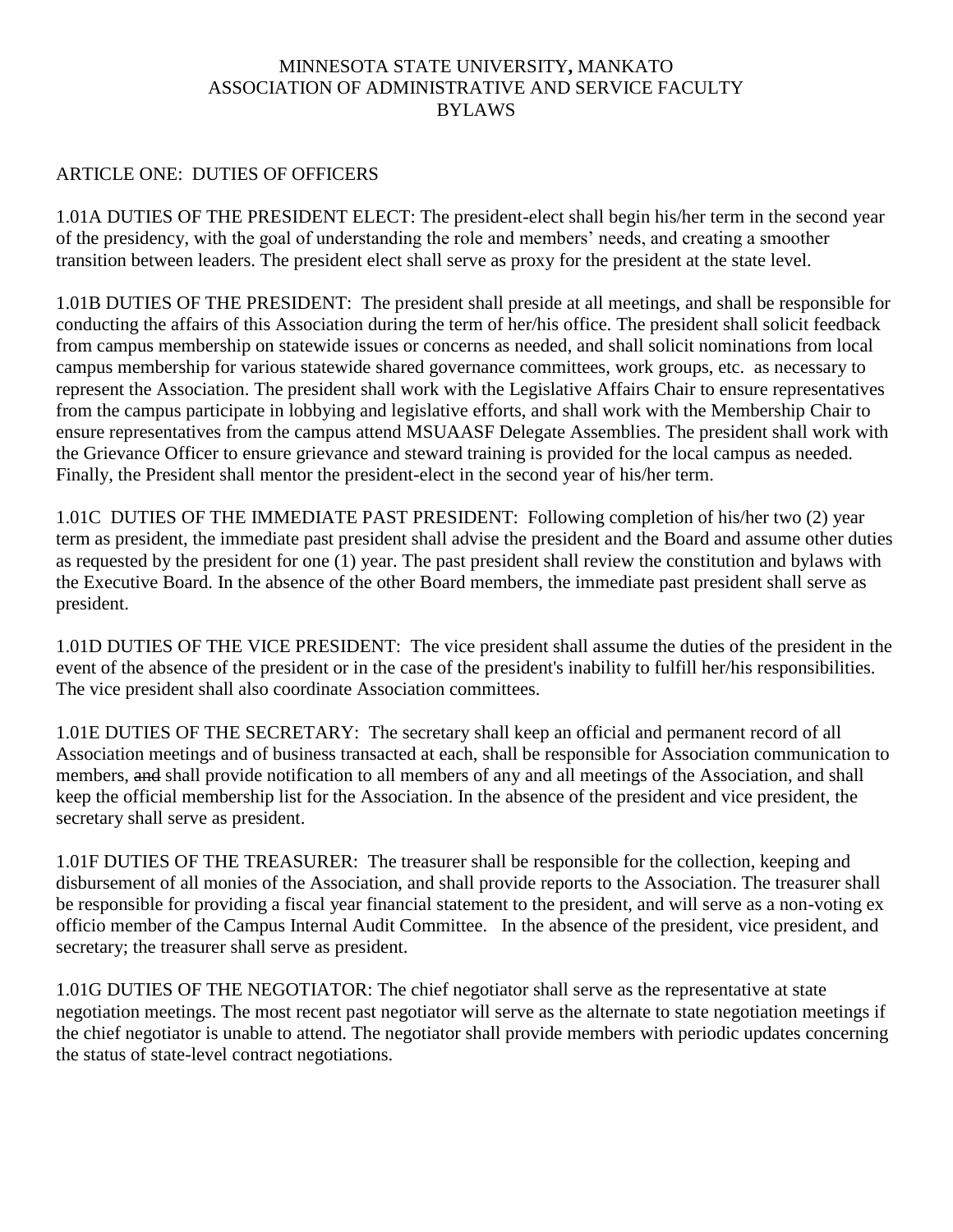# ARTICLE TWO: COMMITTEES

# 2.01 EXECUTIVE BOARD:

The Executive Board consists of the elected officers (president, vice president, president-elect, secretary, treasurer and immediate past-president).The Board can also include the negotiator, alternate negotiator, legislative liaison, chief steward, and the chair of the membership committee to more fully represent MSUAASF priorities at both local and state levels, and to ensure a diverse representation of perspectives. Only membership-elected officers will have voting rights on the Executive Board.

The president may call a special Executive Board meeting at any time for any appropriate matter of business. Special Executive Board meetings may be called by the president if at least one member of the Executive Board submits a written request to the president for such a meeting specifying in the written request the agenda of that meeting. The president may add other items to the agenda of a specially-requested meeting.

2.02 MEET AND CONFER: The Association will establish a committee, in accordance with contract requirements, which must include all elected officers and additional members in good standing to be mutually agreed upon by the University president, or her/his designee, and the Association Board to meet and confer with the University president or her/his designee(s) for the purpose of discussing local issues of mutual concern or interest. Such meetings shall be held at the request of either party. If a Meet and Confer member is unable to attend, it is that member's responsibility to arrange for a Meet and Confer alternate to attend the meeting.

The Association shall have the right to make policy recommendations including, but not limited to, the following areas: curriculum, evaluation of students, graduation requirements, admissions policies, budget planning and allocations, programs and program development, long-range planning, campus or System reorganization which directly affects terms and conditions of employment of any member(s) of the bargaining unit, and development of campus facilities and procedures for the selection of personnel.

2.03 NEGOTIATIONS COMMITTEE: This committee shall consist of a chief negotiator and at least one other member in good standing. The chief negotiator shall be elected to a two-year term at the election in each evennumbered year. The chief negotiator may also be an Association officer.

2.04 ELECTIONS AND NOMINATIONS COMMITTEE: This committee shall be responsible for conducting all candidate recruitment and election balloting, following procedure outlined in the Constitution. This committee shall be comprised of a chair and members in good standing appointed by the Board.

2.05 MEMBERSHIP COMMITTEE: This committee shall be responsible for providing information to all prospective Association members and to coordinate the recruitment and enrollment process of all new members. The committee shall consist of a chair, and other members as appointed by the Board.

2.06 GRIEVANCE COMMITTEE: This committee shall be responsible for processing grievances and for advising members on the grievance process. The committee shall consist of a chair, who shall be referred to as chief steward, and other members in good standing as appointed by the Board.

2.07 INTERNAL AUDIT COMMITTEE: This committee shall review the previous fiscal year's budget, itemized revenues, and itemized expenses by October 15. The committee shall be composed of no less than three (3) full-share MSUAASF members with one of those members being an elected officer. The treasurer shall serve as a non-voting ex officio member.

2.08 OTHER COMMITTEES: As deemed necessary or appropriate by the Association, other committees may by formed. Committee members will be appointed by the Association Board.